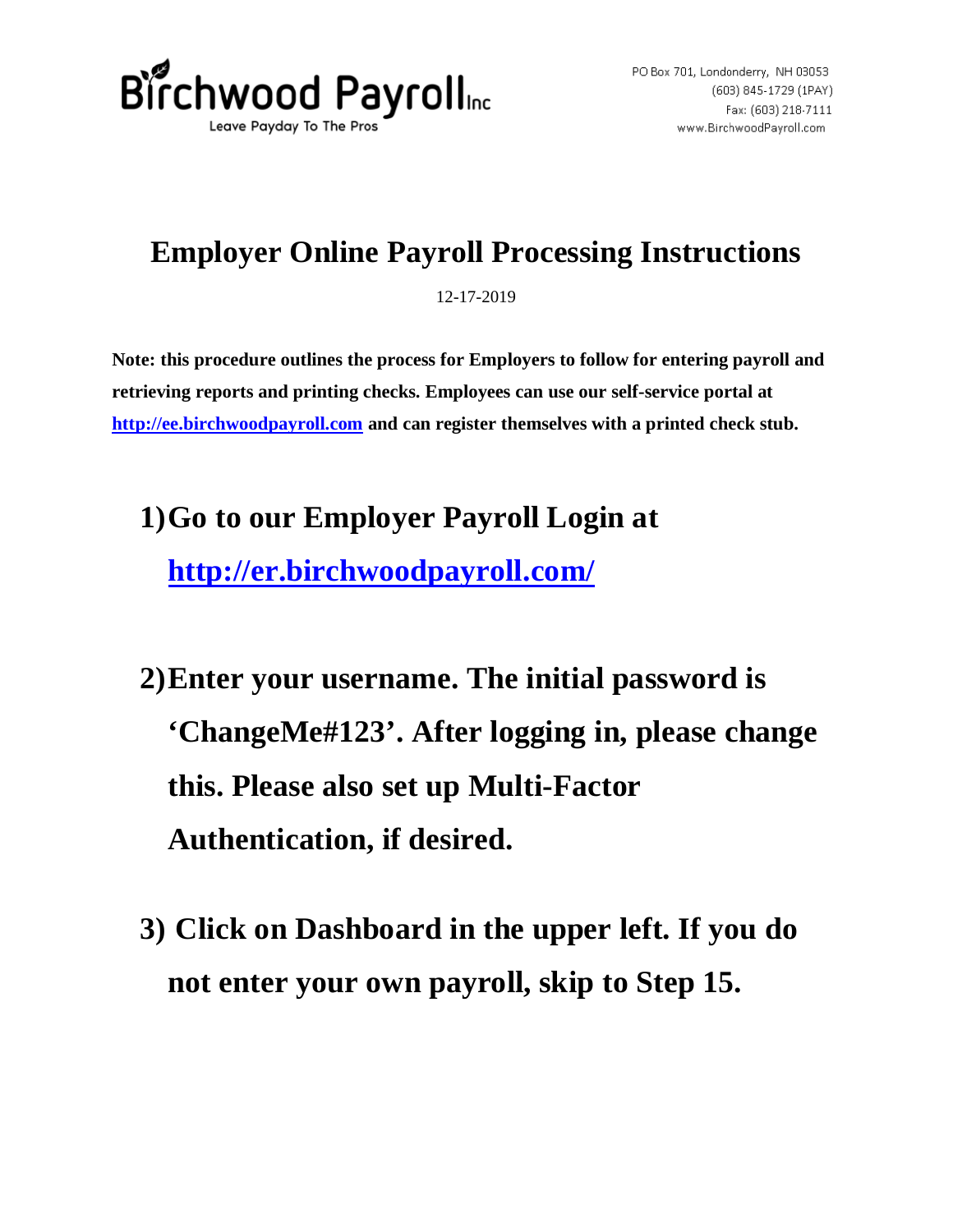## Birchwood Payrolle

| ⊙  | Dashboard               | Payroll Today                                            |           |
|----|-------------------------|----------------------------------------------------------|-----------|
| н. | Company                 | Regular Payroll 10/18/2019<br>Regular Payroll 10/25/2019 |           |
|    | Employees               | Regular Payroll 11/01/2019                               |           |
| 翩  | <b>Check Calculator</b> |                                                          |           |
|    | <b>D</b> Payrolls       |                                                          |           |
| Q  | <b>Check Finder</b>     | Agenda                                                   |           |
| é  | Reports                 | Today<br>ä                                               | Thursday, |
|    |                         | Date                                                     | Time      |
|    |                         |                                                          |           |
|    | <b>Task Queue</b>       |                                                          |           |

## **4)Click on the Next Payroll Check Date under**

## **'Payroll Today'**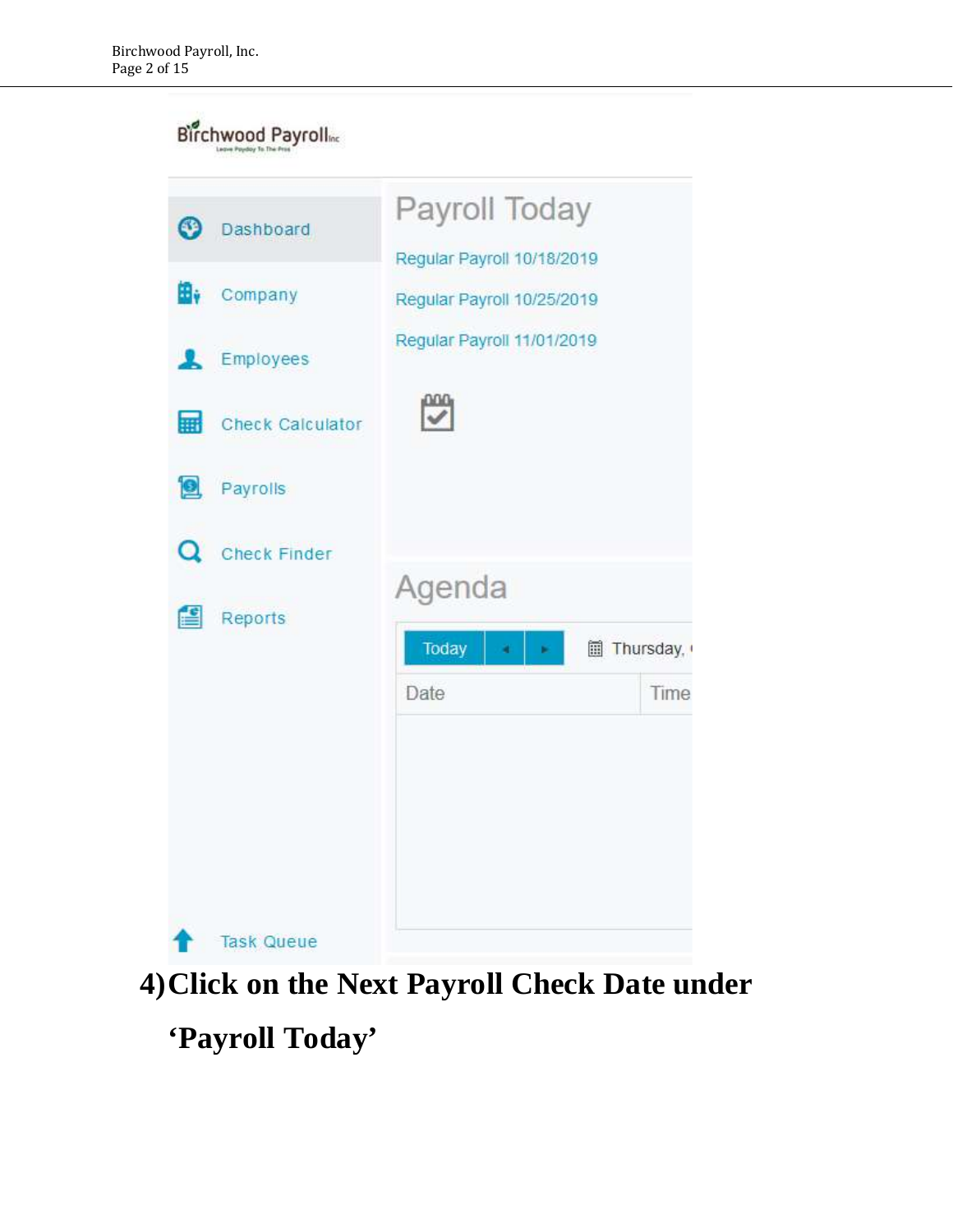# **5) Confirm the Check Date and enter any Payroll Check comments on the bottom of this screen to appear on all the checks. Click on 'Hide' to the right of Payroll Settings when done.**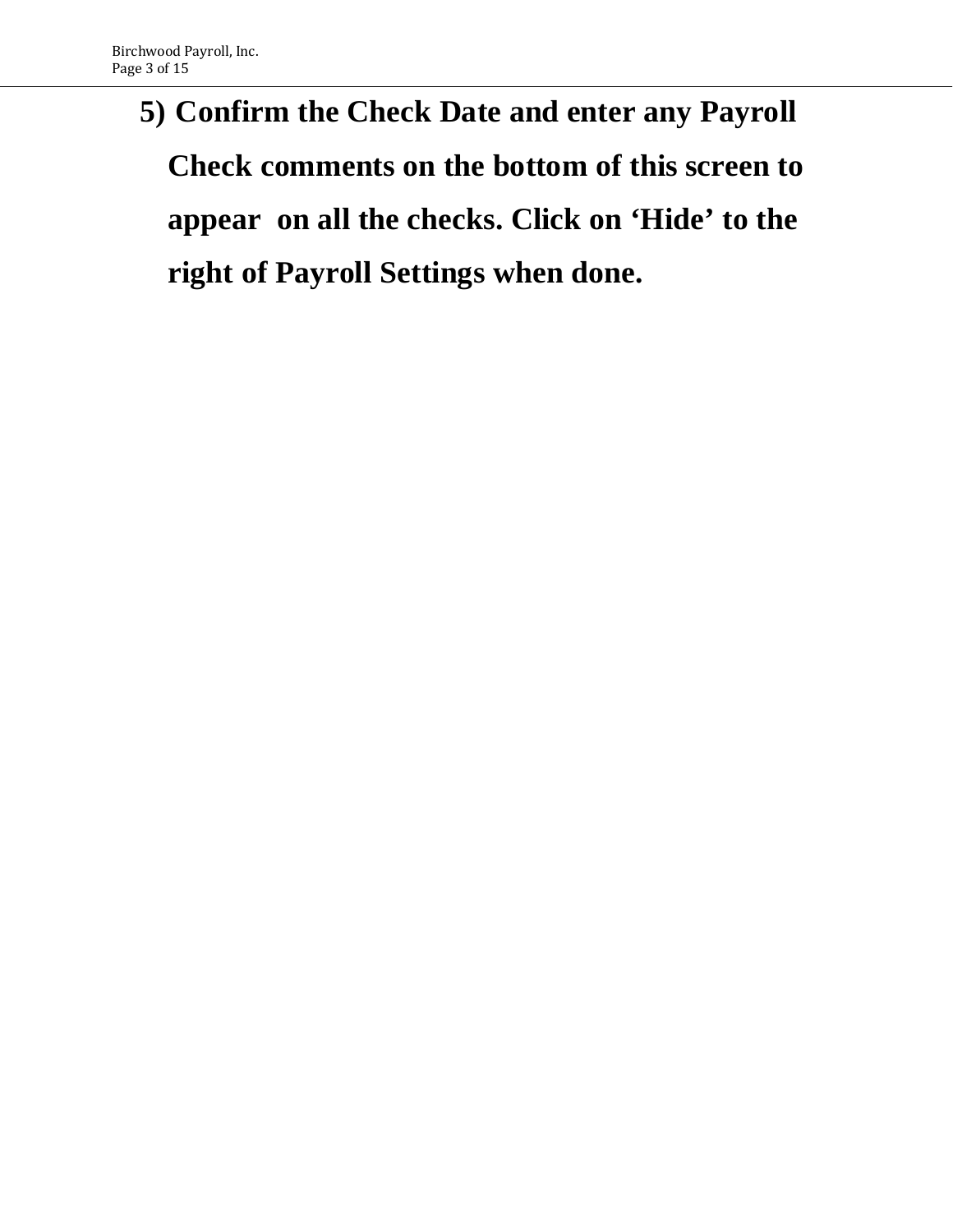#### Birchwood Payrolle

| O          | Dashboard               | Payroll Timeline                                                                                                                                                                                      | ⋈                       |          | ЕC                                    |        |                                                                             |
|------------|-------------------------|-------------------------------------------------------------------------------------------------------------------------------------------------------------------------------------------------------|-------------------------|----------|---------------------------------------|--------|-----------------------------------------------------------------------------|
| В,         | Company                 | Payroll 12/06/2019 - 1                                                                                                                                                                                |                         |          |                                       |        |                                                                             |
|            | <b>Employees</b>        |                                                                                                                                                                                                       |                         |          |                                       |        |                                                                             |
| 翩          | <b>Check Calculator</b> |                                                                                                                                                                                                       | <b>Payroll Settings</b> |          |                                       | ← Hide |                                                                             |
|            |                         | Check Date*                                                                                                                                                                                           |                         | $Run #*$ |                                       |        |                                                                             |
| 1 <u>0</u> | Payrolls                | 12/06/2019                                                                                                                                                                                            | 圃                       | 1        |                                       |        | 圓                                                                           |
| Q          | <b>Check Finder</b>     | Payroll Type                                                                                                                                                                                          |                         |          | <b>Actual Call In Date</b>            |        | $\boldsymbol{\mathrm{v}}$                                                   |
| £          | Reports                 | Regular                                                                                                                                                                                               |                         | v        |                                       | 儞      |                                                                             |
|            |                         | <b>Blocks</b><br>□ Agency Payments<br>$\Box$ Checks<br>$\Box$ Reports<br>$\Box$ ACH<br><b>Billing</b><br>Liabilities<br><b>Deposits</b><br>Payroll Check Comment<br>Wishing you a very happy holiday! |                         |          | □ Time Off Accrual<br>□ Accruals Only |        | v<br>elect EEs<br>v<br>$\boldsymbol{\mathrm{v}}$<br>$\overline{\mathbf{v}}$ |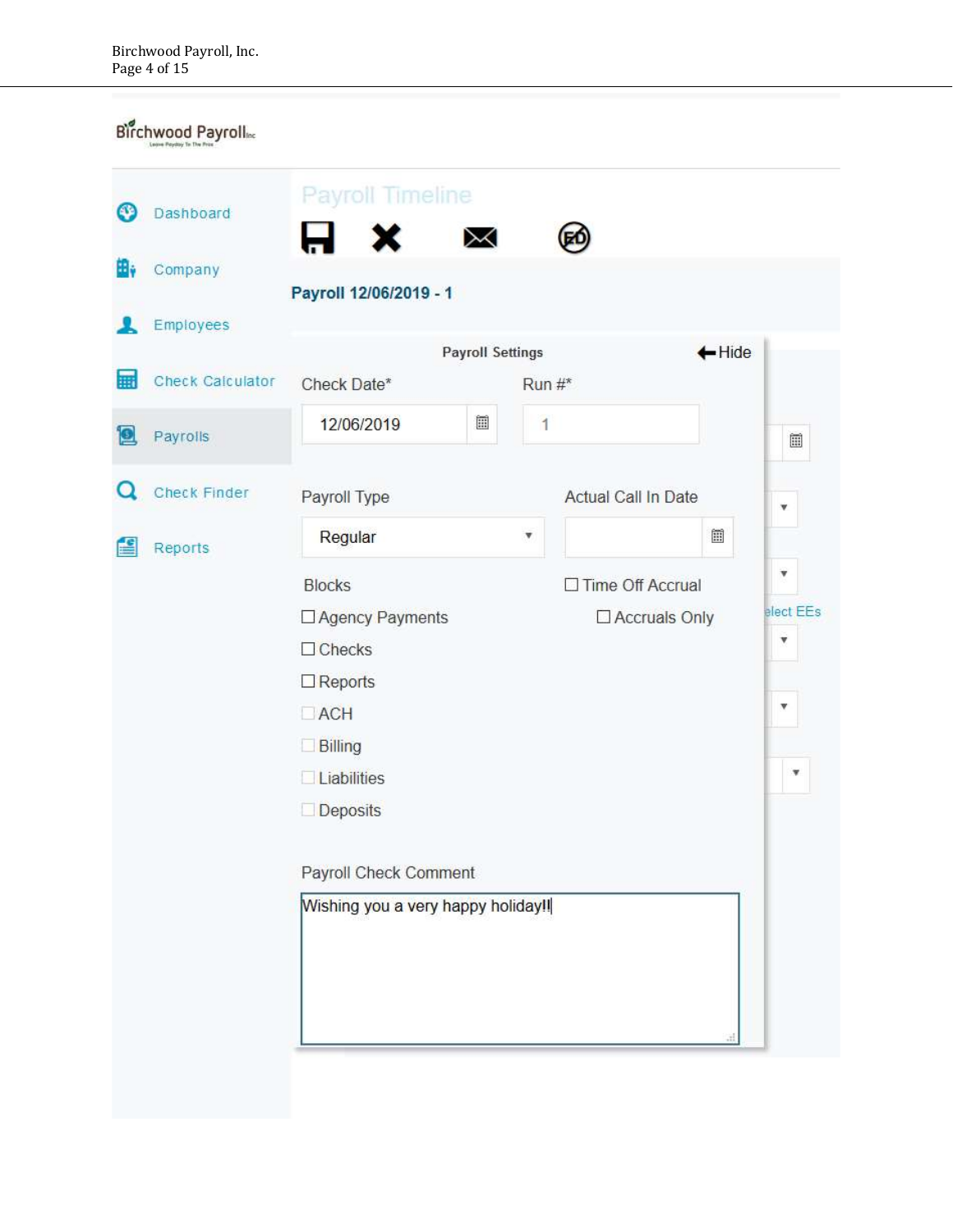## **6)Confirm the Pay Period Start and End Dates**

## **Click on the box labeled CREATE CHECKS on the right side, or on some screens at the very bottom .**

|   | Birchwood Payroll             |                  |                                                                                    |            |                         |                                         |                                              |                                                                 |               |                   |
|---|-------------------------------|------------------|------------------------------------------------------------------------------------|------------|-------------------------|-----------------------------------------|----------------------------------------------|-----------------------------------------------------------------|---------------|-------------------|
|   | <b>Dashboard</b>              |                  | Payroll Timeline                                                                   |            |                         |                                         |                                              |                                                                 |               |                   |
|   | <b>E</b> <sub>v</sub> Company | Н                | $\boldsymbol{\mathsf{x}}$<br>$\bowtie$                                             | ®          |                         |                                         |                                              |                                                                 |               | ಹ                 |
|   | Employees                     |                  | Payroll 12/06/2019 - 1                                                             |            |                         |                                         |                                              |                                                                 |               | Batches<br>Cherks |
|   | Check Calculator              | $\rightarrow$    | X Check Batch -4 - Settings<br><b>Creation Options</b>                             |            |                         |                                         | Time Clock Import Options                    |                                                                 | CREATE CHECKS |                   |
|   | <b>D</b> Payrolls             | Payroll Settings | Start Date*<br>11/16/2019                                                          | $\boxplus$ | End Date*<br>11/29/2019 | 圃                                       | Time Clock Source File<br>Choose file        | $\begin{array}{c c} \circ \circ \circ & \mathsf{X} \end{array}$ |               |                   |
|   | Q Check Finder                |                  | Frequency<br><b>Bi-Weekly</b>                                                      |            |                         | $\mathbf{v}$                            | File Format<br>Comma Delimited               | $\boldsymbol{\mathrm{v}}$                                       |               |                   |
| 曾 | Reports                       |                  | Employee Types<br>All                                                              |            |                         | $\overline{\mathbf{v}}$                 | Date Field Format<br>2 Digit Year (mm/dd/yy) | $\boldsymbol{\mathrm{v}}$                                       |               |                   |
|   |                               |                  | Employee Filter<br>--Select Template--                                             |            |                         | Select EEs<br>$\boldsymbol{\mathrm{v}}$ | Employee Synchronization<br>Custom #         | $\boldsymbol{\mathrm{v}}$                                       |               |                   |
|   |                               |                  | Template                                                                           |            |                         |                                         | Organizational Synchronization               |                                                                 |               |                   |
|   |                               |                  | --Select Template--<br>Checks per EE                                               |            | <b>Check Types</b>      | $\boldsymbol{\mathrm{v}}$               | <b>Full DBDT</b><br><b>Job Codes</b>         | $\boldsymbol{\mathrm{v}}$                                       |               |                   |
|   |                               |                  | $\overline{1}$                                                                     |            | Regular                 | $\boldsymbol{\mathrm{v}}$               |                                              | $\boldsymbol{\mathrm{v}}$                                       |               |                   |
|   |                               |                  | Create 945 Checks<br>Calculate Scheduled EDs                                       |            |                         |                                         | Apply Org Level                              | $\boldsymbol{\mathrm{v}}$                                       |               |                   |
|   |                               |                  | Include<br>Standard Hours<br>Salary Pay<br>Payroll Defaults<br>□ Time Off Requests |            |                         |                                         |                                              |                                                                 |               |                   |
|   |                               |                  |                                                                                    |            |                         |                                         |                                              |                                                                 |               |                   |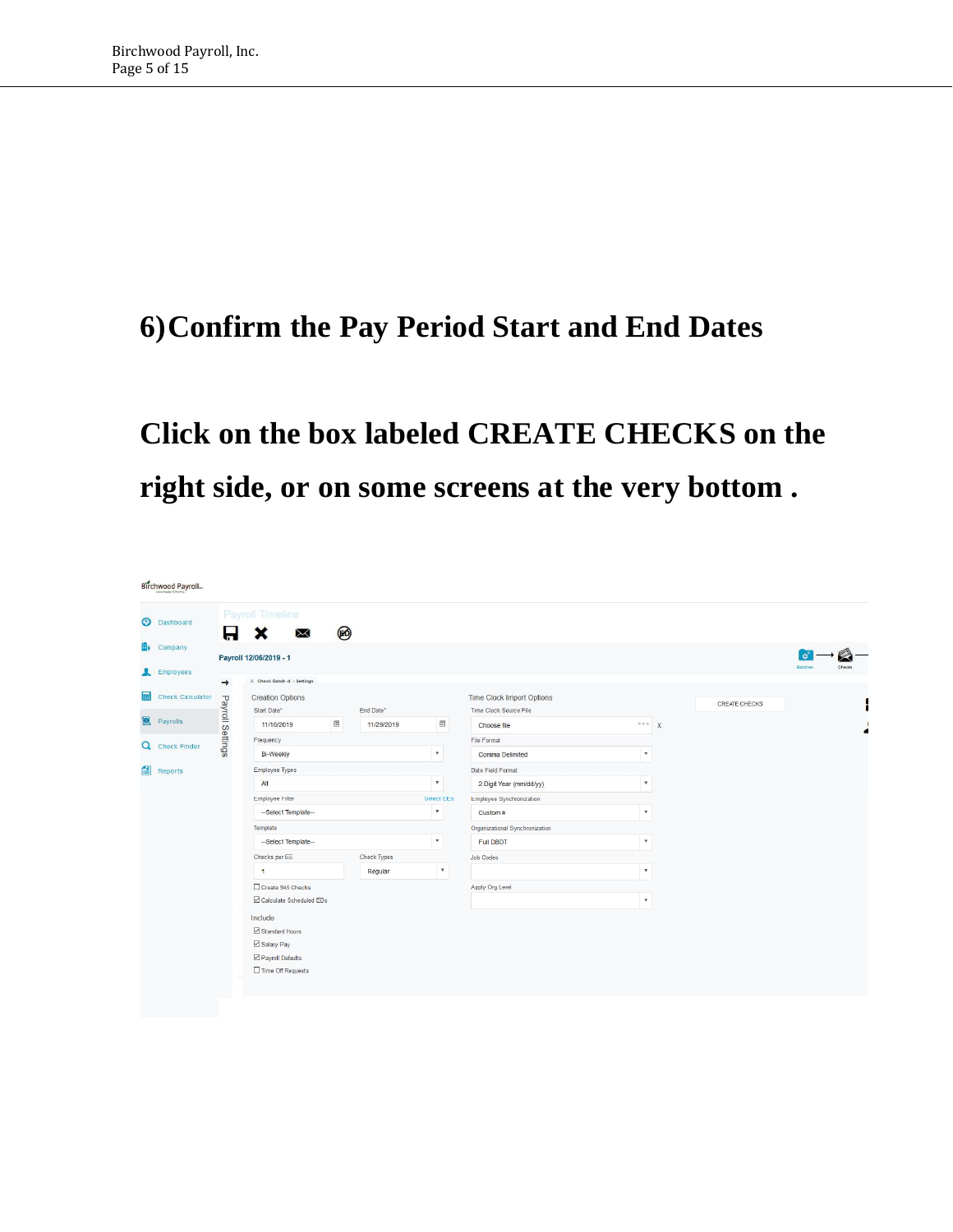## **7)When it's done creating check, it will say 'checks successfully created'. Click OK.**

*First Time users: The first time you go into this screen you want to tailor it. Click on the 3 Bars on the lower right of the screen, and screen pops up showing you the available field. It's recommended that Regular Hour, OT Hours, and Salary Amounts be displayed.* 

| Birchwood Payroll <sub>16</sub> |                                    |        |                                   |                                                                                                                            |                              |                                  |                                          |          |                            | Joshua                      |
|---------------------------------|------------------------------------|--------|-----------------------------------|----------------------------------------------------------------------------------------------------------------------------|------------------------------|----------------------------------|------------------------------------------|----------|----------------------------|-----------------------------|
| <b>O</b> Dashboard              | Payroll Timeline                   | x      | $\bowtie$                         | <b>®</b><br>Pending                                                                                                        |                              |                                  |                                          |          |                            |                             |
| <b>By</b> Company               | Payroll 12/06/2019 - 1             |        |                                   | Batch 1: 11/16/2019 - 11/29/2019                                                                                           | Regular   -99999982   1 of 1 |                                  |                                          |          | Betches<br>Checks          | <b>Totals</b>               |
| Employees<br>Check Calculator   | ,,,,,,,,,,,,,,<br><b>TELESCOPE</b> | Type   | <b>EXPORT TO EXCEL</b><br>EE Code | <b>Choose Columns</b>                                                                                                      |                              |                                  |                                          | $\times$ | Summary<br>E02 Hrs Regular | v                           |
| <b>Q</b> Payrolls               | A<br>Batch 1                       | R      | $\overline{2}$                    | Available Columns<br>Search                                                                                                |                              | <b>Current Columns</b><br>Search | Select All   None<br>$\hat{\phantom{a}}$ |          |                            |                             |
| Q Check Finder                  | Bi-Weekly                          | R<br>R | $\mathbf{1}$<br>3                 | D01 Hrs Advance Deduction<br>D01 Amt Advance Deduction                                                                     |                              | Type<br>EE Code                  | $\Box$<br>$\triangleq$                   |          |                            | 40.00                       |
| Reports                         |                                    |        |                                   | D03 Hrs Misc Deduction                                                                                                     |                              | Name<br>Seq                      | $\triangleq$<br>$\mathfrak{m}$           |          |                            |                             |
|                                 |                                    |        |                                   | D03 Amt Misc Deduction<br>D11 Hrs Medical (Pre-Tax)                                                                        | $\leftrightarrow$            | Total Hrs<br>Gross Pay           | $\mathfrak{g}$<br>$\mathfrak{g}$         | 个        |                            |                             |
|                                 |                                    |        |                                   | D11 Amt Medical (Pre-Tax)<br>E01 Hrs Salary                                                                                |                              | E01 Amt Salary                   |                                          |          |                            |                             |
|                                 |                                    |        |                                   | E02 Amt Regular<br>D29 Hrs Simple                                                                                          |                              | E02 Hrs Regular                  |                                          |          |                            |                             |
|                                 |                                    |        |                                   | D29 Amt Simple<br>$\checkmark$                                                                                             |                              |                                  | $\checkmark$                             |          |                            | 40.00<br>$3$ items $\equiv$ |
|                                 |                                    |        |                                   | Locked Columns are grouped together and remain visible while scrolling through the grid<br>Restore Default Column Settings |                              |                                  | APPLY                                    | CANCEL   |                            |                             |
|                                 |                                    |        |                                   |                                                                                                                            |                              |                                  |                                          |          |                            |                             |
|                                 |                                    |        |                                   |                                                                                                                            |                              |                                  |                                          |          |                            |                             |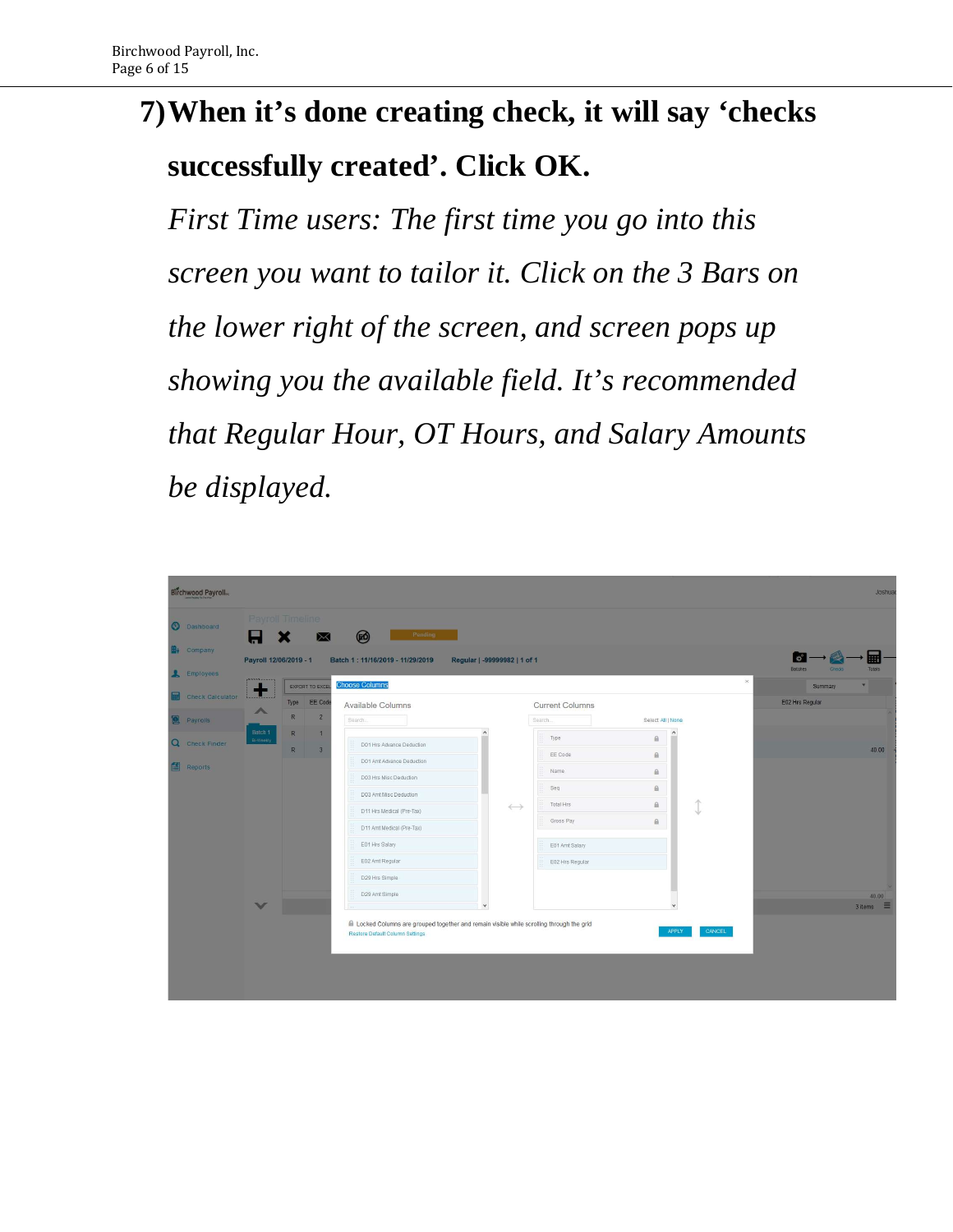# **8)Enter in the appropriate hours for hourly employees and salary amounts for those on salary. 9)**

|              | EXPORT TO EXCEL                           | ADD CHECK          | DELETE CHECK                        |                | Search Checks           |                                                 | Group By: Company Number       |                                  |                 | Summary             | $\boldsymbol{\mathrm{v}}$ |
|--------------|-------------------------------------------|--------------------|-------------------------------------|----------------|-------------------------|-------------------------------------------------|--------------------------------|----------------------------------|-----------------|---------------------|---------------------------|
| Type         | EE Code                                   | Name               |                                     | Seq            | <b>Total Hrs</b>        | Gross Pay                                       | E01 Hrs Salary                 | E01 Amt Salary                   | E02 Hrs Regular |                     | E02 Amt Regular           |
| $\mathsf{R}$ | $\overline{2}$                            | Boston, Terrier    |                                     | $\overline{1}$ | 0.00                    | \$0.00                                          |                                |                                  |                 |                     |                           |
| R            | $\mathbf{1}$                              | Catacombs, Meow C. |                                     | $\mathbf{1}$   | 0.00                    | \$0.00                                          |                                |                                  |                 |                     |                           |
|              |                                           |                    |                                     |                |                         |                                                 |                                | Check Serial #Check TypeSequence |                 | RECALCULATE PREVIEW | Detail                    |
|              | CREATE NEW CHECK<br><b>CHECK LINES</b>    |                    | €<br>ADD                            |                | DELETE                  | 2 - Boston, Terrier - 1 of 1<br>EXPORT TO EXCEL | $\boldsymbol{\mathrm{v}}$<br>⋗ | -99999940<br>Regular 1 of 1      |                 | CHECK               | <b>ALD</b>                |
|              | <b>MANUAL TAX</b><br><b>FED OVERRIDES</b> |                    |                                     | E/D Code * +   | $\overline{\mathbf{Y}}$ | Description 4<br>Y.                             | Hrs/Pcs<br>$\mathbf{Y}$        | Pay Rate                         | Amount<br>7     | $\mathbf{Y}$        | Rate #                    |
|              | <b>STATE OVERRIDES</b>                    |                    | $\triangleright$ $\blacksquare$ DD1 |                |                         | Dir Dep - Net                                   |                                |                                  |                 |                     |                           |

**10) When Complete, click on TOTALS on the right, followed by CALCULATE on the left side and the system will Pre-Process your checks. When Preprocessing is complete,, the results are displayed,**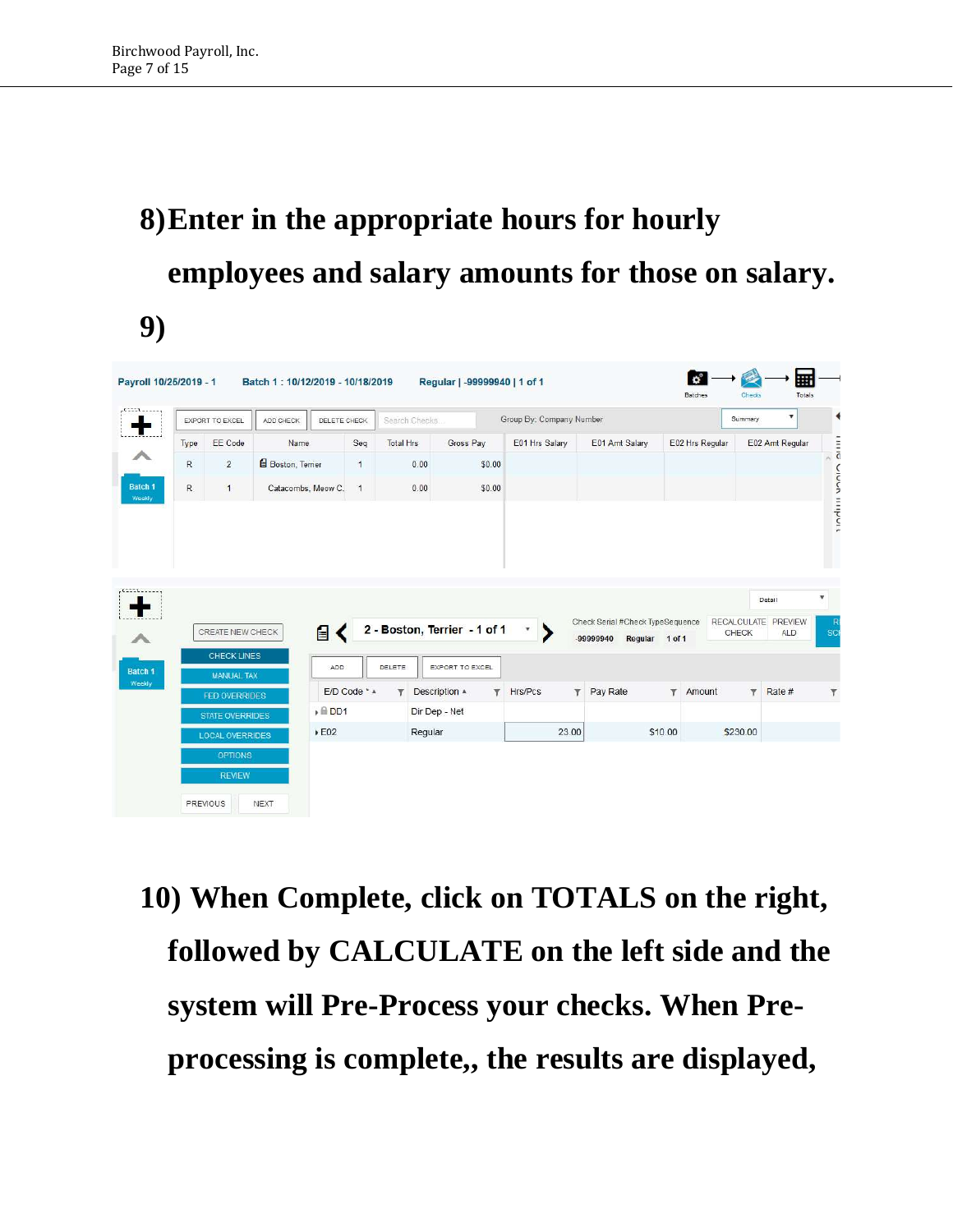# **and you click on the little triangle to the left of the E/D Codes to see the breakdown of the calculation.**

|   | Birchwood Payroll <sub>ic</sub> |                    |                                    |                                  |         |                                                  |                                |            |         | Joshuadion -            |
|---|---------------------------------|--------------------|------------------------------------|----------------------------------|---------|--------------------------------------------------|--------------------------------|------------|---------|-------------------------|
|   | <b>Dashboard</b>                |                    | Payroll Timeline<br>⋈              | ⊛<br>Pending                     |         |                                                  |                                |            |         |                         |
|   | <b>Hy</b> Company<br>Employees  |                    | Payroll 12/06/2019 - 1             | Batch 1: 11/16/2019 - 11/29/2019 |         |                                                  |                                |            | Batcher | œ<br>Checks             |
|   |                                 | CALCULATE          | <b>Calculation Results</b>         |                                  |         |                                                  |                                |            |         |                         |
| 翩 | <b>Check Calculator</b>         |                    | <b>Total Gross Pay: \$9,755.00</b> |                                  |         |                                                  | <b>Total Taxes: \$2,692.37</b> |            |         |                         |
|   | <b>D</b> Payrolls               | ∧                  | Totals                             |                                  |         |                                                  | Taxes                          |            |         | <b>Hayroll Notes</b>    |
|   |                                 | Batch <sub>1</sub> | EXPORT TO EXCEL                    |                                  |         |                                                  | EXPORT TO EXCEL                |            |         |                         |
|   | <b>Q</b> Check Finder           | Bi-Weekly          | E/D Code                           | Description                      | Hrs/Pcs | Amount                                           | Description                    | Amount     | Count   |                         |
| 倡 | Reports                         |                    | E01                                | Salary                           | 0.00    | \$8,500.00                                       | • OASDI Tax                    | \$604.81   |         | 3                       |
|   |                                 |                    | E02                                | Regular                          | 40.00   | \$840.00                                         | > OASDI Taxable Wages          | \$9,755.00 |         | $\sqrt{3}$              |
|   |                                 |                    | E16                                | Cleaning                         | 0.00    | \$100.00                                         | ▶ OASDI Gross Wages            | \$9,755.00 |         | 3                       |
|   |                                 |                    | $\sqrt{2}$ E03                     | Overtime                         | 10.00   | \$315.00                                         | » Medicare Tax                 | \$141.45   |         | 3                       |
|   |                                 |                    |                                    | E/D Detail For: E03 - Overtime   |         |                                                  | Medicare Taxable Wages         | \$9,755.00 |         | 3                       |
|   |                                 |                    | EE Code +                          | Employee Name                    | Hrs/Pcs | Amount                                           | Medicare Gross Wages           | \$9,755.00 |         | 3                       |
|   |                                 |                    | 3                                  | COURTNEY A P                     | 10.00   | \$315.00                                         | Federal Tax                    | \$1,936.35 |         | $\sqrt{3}$              |
|   |                                 |                    |                                    |                                  |         |                                                  | Federal Taxable Wages          | \$9,755.00 |         | 3                       |
|   |                                 |                    |                                    |                                  |         |                                                  | Federal Gross Wages            | \$9,755.00 |         | $\mathbf{3}$            |
|   |                                 |                    |                                    |                                  |         |                                                  | State (NH) Taxable Wages       | \$9,755.00 |         | $\mathbf{3}$            |
|   |                                 |                    |                                    |                                  |         |                                                  | State (NH) Gross Wages         | \$9,755.00 |         | $\mathbf{3}$            |
|   |                                 |                    |                                    |                                  |         | 4 items                                          |                                |            |         | 16 items                |
|   |                                 | $\checkmark$       |                                    |                                  |         | □ Totals by Check Type □ User Entries Separately |                                |            |         | User Entries Separately |

- **11) To review the checks or make any corrections, click on CHECKS again. At this point you can switch from 'Summary' to 'Detail' and select 'Review' and go through each employee's check.**
- **12)If you want to make any changes, go ahead and make the change and go back and repeat Step 10.**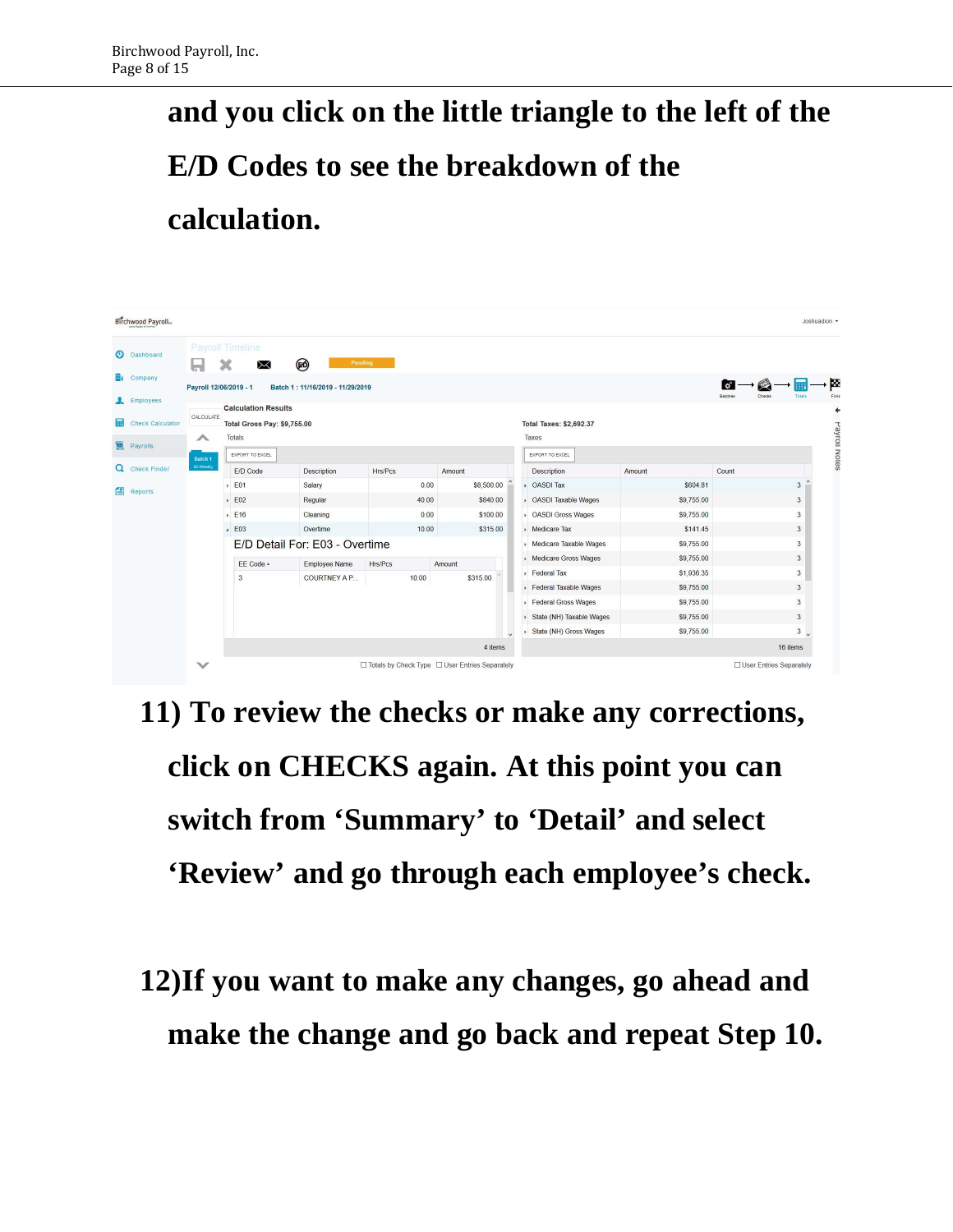# **13)When you are satisfied the payroll is good, click on 'FINISH' on the right side, and click on 'PROCESS PAYROLL' on the bottom right side. If you would like further review of your payroll by our staff, then press 'SUBMIT PAYROLL' on the bottom left side, and we will review and process payroll later.**

|   | Birchwood Payroll                       |                                                 |                        |  |  |  |  |         |        |        | Joshuadion - |                        |
|---|-----------------------------------------|-------------------------------------------------|------------------------|--|--|--|--|---------|--------|--------|--------------|------------------------|
|   | <b>Dashboard</b>                        | Payroll Timeline<br>®<br>H<br>×<br>X            | Pending                |  |  |  |  |         |        |        |              |                        |
|   | $\mathbf{H}_{\hat{\mathbf{Y}}}$ Company | Payroll 12/06/2019 - 1                          |                        |  |  |  |  | $\phi$  |        | m      |              | 网                      |
|   | Employees                               | <b>Submittal Options</b>                        |                        |  |  |  |  | Batches | Checks | Totals |              | Finish<br>$\leftarrow$ |
| 扁 | <b>Check Calculator</b>                 | <b>Blocks</b>                                   | □ Time Off Accrual     |  |  |  |  |         |        |        |              |                        |
|   |                                         | Agency Payments                                 | Accruals Only          |  |  |  |  |         |        |        |              | Payroll Notes          |
|   | Payrolls                                | $\Box$ Checks                                   |                        |  |  |  |  |         |        |        |              |                        |
|   | Q Check Finder                          | $\Box$ Reports                                  |                        |  |  |  |  |         |        |        |              |                        |
| 倡 | Reports                                 | $\Box$ ACH                                      |                        |  |  |  |  |         |        |        |              |                        |
|   |                                         | <b>Billing</b>                                  |                        |  |  |  |  |         |        |        |              |                        |
|   |                                         | Liabilities                                     |                        |  |  |  |  |         |        |        |              |                        |
|   |                                         | <b>Deposits</b>                                 |                        |  |  |  |  |         |        |        |              |                        |
|   |                                         |                                                 |                        |  |  |  |  |         |        |        |              |                        |
|   |                                         | Payroll Check Comments                          |                        |  |  |  |  |         |        |        |              |                        |
|   |                                         | Wishing all our employees a very happy holiday! |                        |  |  |  |  |         |        |        |              |                        |
|   |                                         |                                                 |                        |  |  |  |  |         |        |        |              |                        |
|   |                                         |                                                 |                        |  |  |  |  |         |        |        |              |                        |
|   |                                         |                                                 |                        |  |  |  |  |         |        |        |              |                        |
|   |                                         | <b>SUBMIT PAYROLL</b>                           | <b>PROCESS PAYROLL</b> |  |  |  |  |         |        |        |              |                        |

**Once the payroll has been submitted, you will be unable to make any changes.**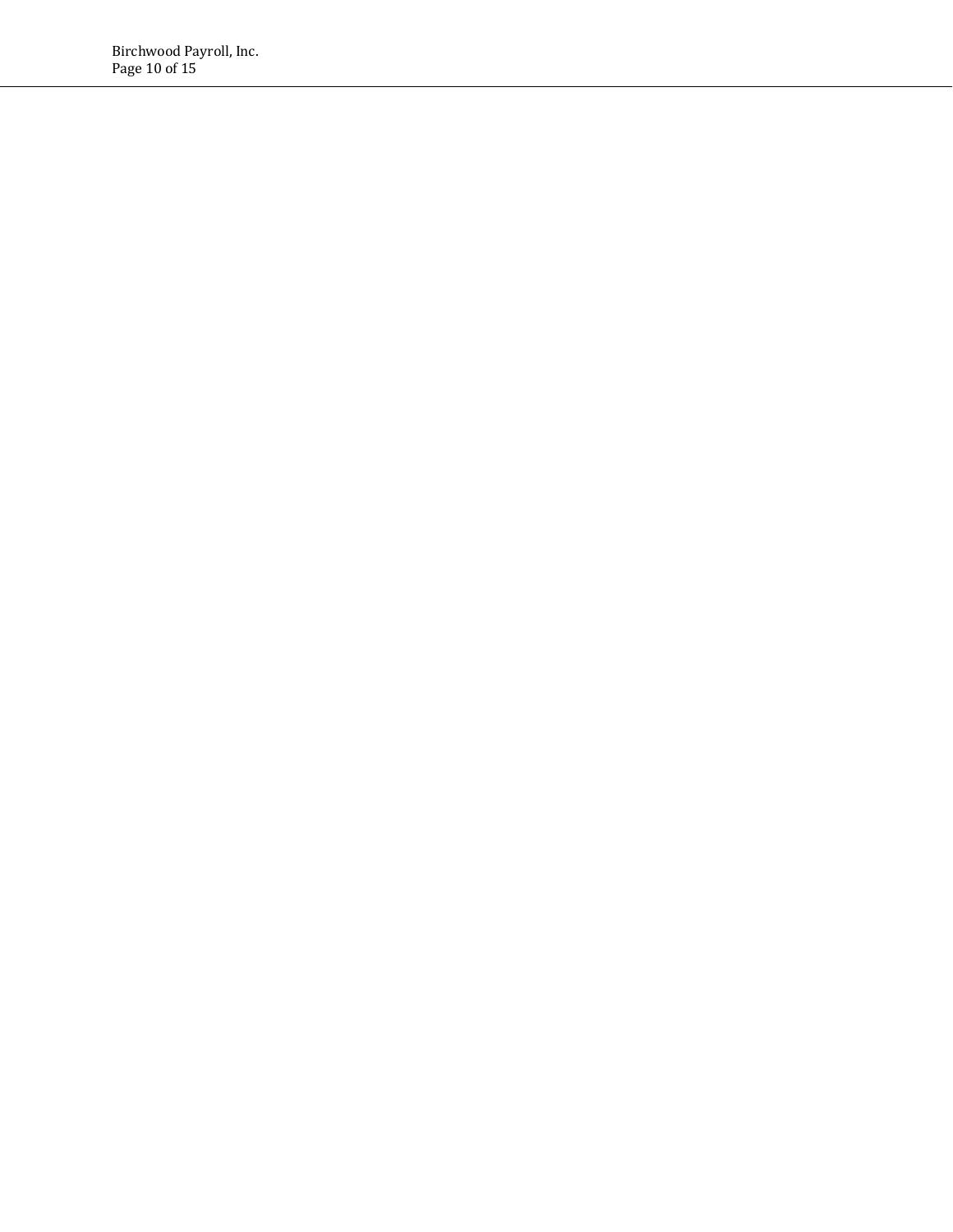## **PROCESSED PAYROLLS**

**14)Once the payroll has been processed, an email will be sent instructing you to login. If you processed the payroll yourself by pressing 'Process Payroll' earlier, you can simply refresh your browser on the Dashboard, and you should be able to see that the payroll has been processed.**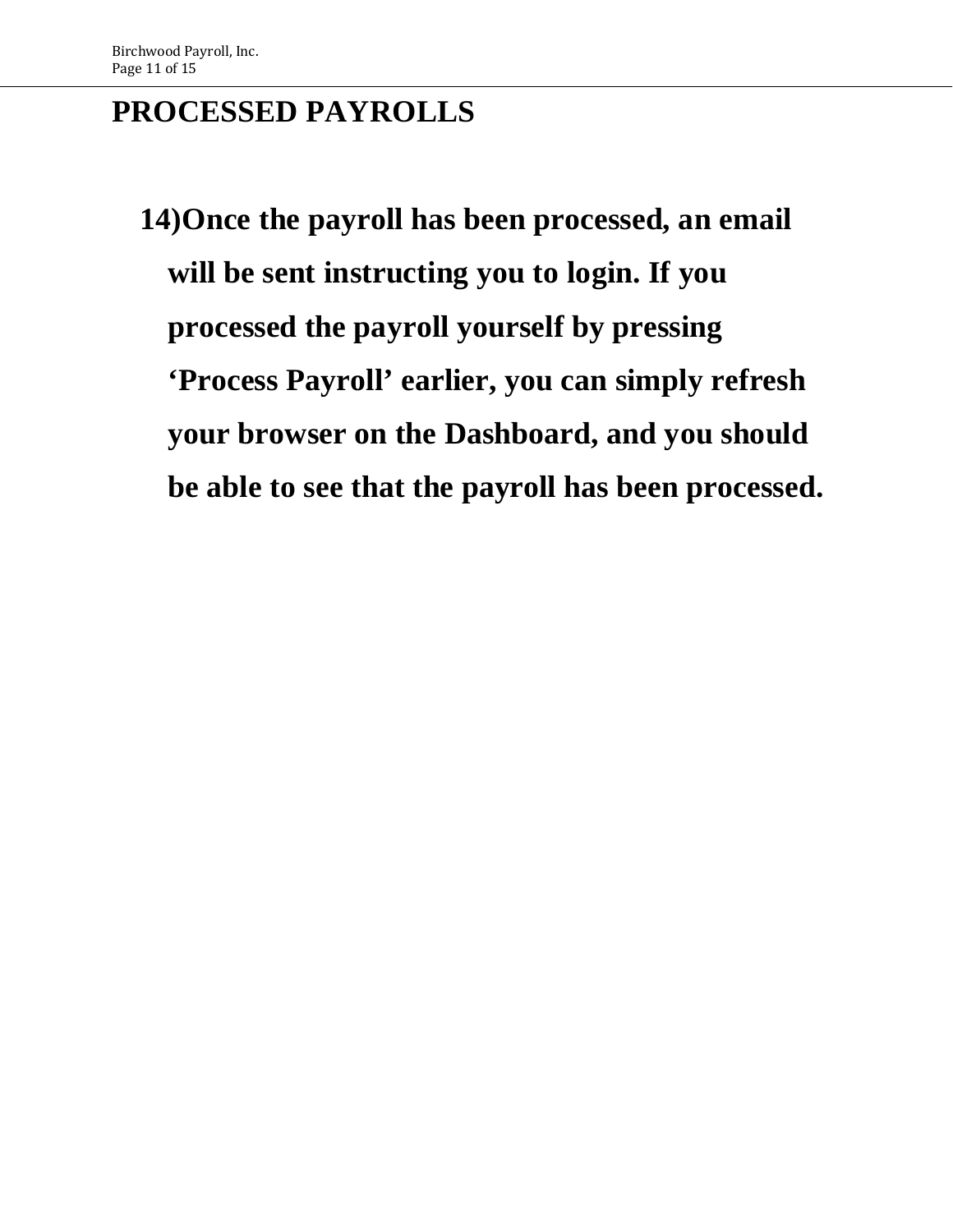#### Birchwood Payrolline

| Ω<br>н. | Dashboard<br>Company                | Payroll Today<br>Regular Payroll 12/06/2019 - 1<br>Regular Payroll 12/20/2019                                                                                                                                                            |  |    | Processed<br><b>Not Due</b> |
|---------|-------------------------------------|------------------------------------------------------------------------------------------------------------------------------------------------------------------------------------------------------------------------------------------|--|----|-----------------------------|
|         | Employees                           | ۳                                                                                                                                                                                                                                        |  | ĻЬ |                             |
|         | <b>Check Calculator</b><br>Payrolls |                                                                                                                                                                                                                                          |  |    |                             |
|         | <b>Check Finder</b>                 |                                                                                                                                                                                                                                          |  |    |                             |
|         | Reports                             | <b>Published Reports</b><br>Payroll Summary Instructions (B328)<br>Payroll Register (S109)<br>General Ledger (S183)<br>Delivery Label (S184)<br>Check Reconciliation (S214)<br>Tax Report For Payroll (S247)<br>Employee Profiles (S263) |  |    |                             |

**15)From the Dashboard, click on Reports on the left, and then 'Published Reports'. If you are printing your own checks, check off the report on the left that says 'Check Letter…' and press Preview Report**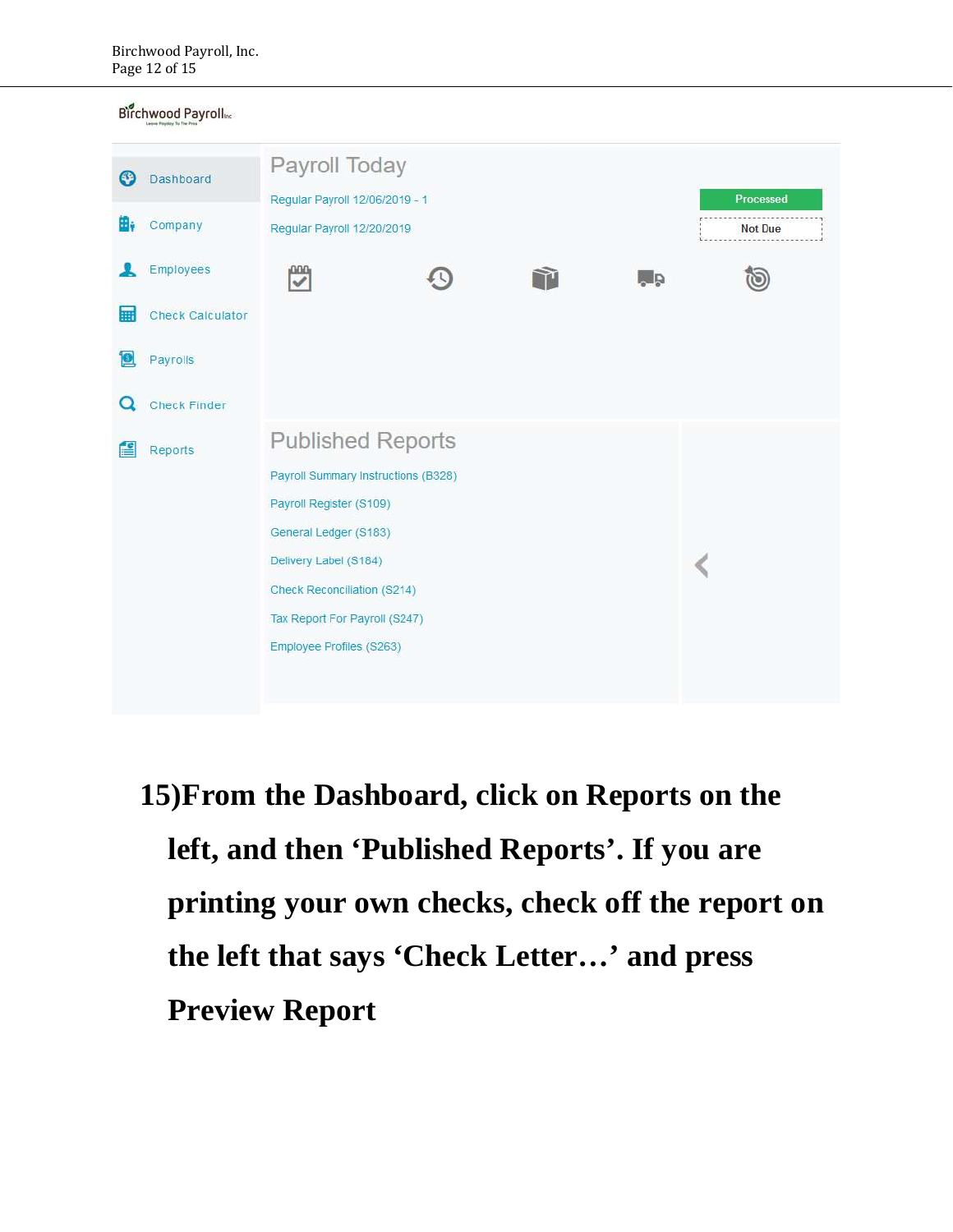| ⊕<br><b>Dashboard</b>        | Reports                                     |           |                   |              |                 |                         |                         |                  |              |                                        |              |                |                |
|------------------------------|---------------------------------------------|-----------|-------------------|--------------|-----------------|-------------------------|-------------------------|------------------|--------------|----------------------------------------|--------------|----------------|----------------|
| B.<br>Company                | <b>DEFINED REPORTS</b><br>PUBLISHED REPORTS |           | Search for Report |              | EXPORT TO EXCEL |                         |                         |                  |              |                                        |              |                | PREVIEW REPORT |
|                              | AD HOC REPORTS                              | $\Box$    | Check Date v      | $\mathbf{v}$ | Run#            | $\overline{\mathbf{v}}$ | <b>Check Period</b>     | Report # 4       | $\mathbf{r}$ | <b>Report Name</b>                     | $\mathbf{v}$ | Type           |                |
| Employees<br>A.              |                                             | $\Box$    | 12/06/2019        |              | $\overline{1}$  |                         | 11/16/2019 - 11/29/2019 | <b>B328</b>      |              | Payroll Summary Instructions           |              | Report         |                |
|                              |                                             | $\Box$    | 12/06/2019        |              | $\overline{1}$  |                         | 11/16/2019 - 11/29/2019 | S <sub>109</sub> |              | <b>Payroll Register</b>                |              | Report         |                |
| 扁<br><b>Check Calculator</b> |                                             | $\boxdot$ | 12/06/2019        |              | $\overline{1}$  |                         | 11/16/2019 - 11/29/2019 | S1750            |              | Check Letter Bottom Stub (New) (S1750) |              | <b>PRCheck</b> |                |
|                              |                                             | $\Box$    | 12/06/2019        |              | $\overline{1}$  |                         | 11/16/2019 - 11/29/2019 | S184             |              | Delivery Label                         |              | Report         |                |
| 19<br>Payrolls               |                                             | $\Box$    | 12/06/2019        |              | $\mathbf{1}$    |                         | 11/16/2019 - 11/29/2019 | S214             |              | <b>Check Reconciliation</b>            |              | Report         |                |
| Q<br><b>Check Finder</b>     |                                             | $\Box$    | 12/06/2019        |              | $\mathbf{1}$    |                         | 11/16/2019 - 11/29/2019 | S247             |              | <b>Tax Report For Payroll</b>          |              | Report         |                |
|                              |                                             | $\Box$    | 12/06/2019        |              | $\mathbf{A}$    |                         | 11/16/2019 - 11/29/2019 | S263             |              | <b>Employee Profiles</b>               |              | Report         |                |

**16)The Checks will display on screen. Press the DISK (it looks like an old fashioned Floppy Disk) button on the right, and this will either Open or Save the checks as a PDF that can then be printed out with Adobe Reader, using the Check Stock**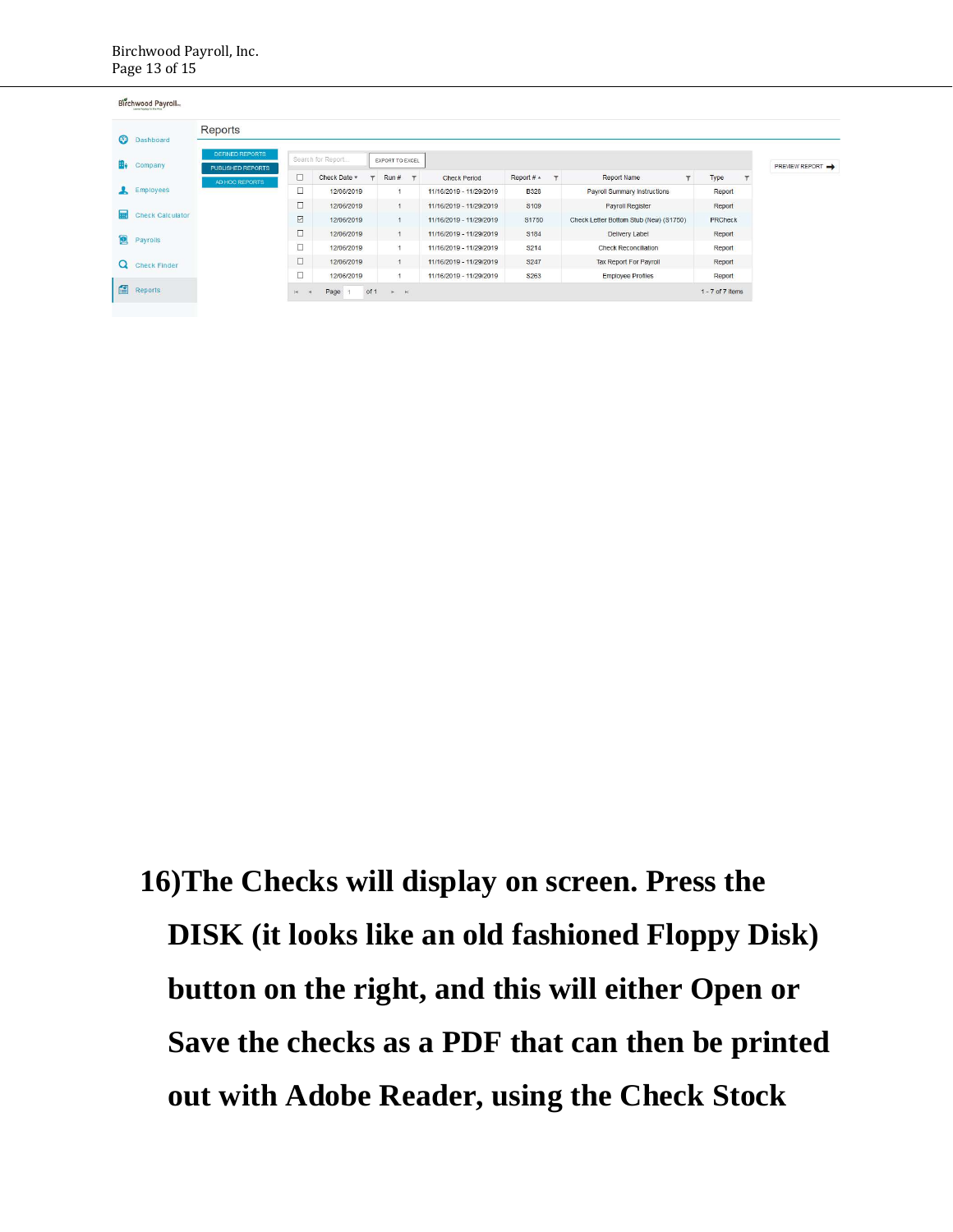**that we provided to you. Employees will be able to register themselves with our self-serve employee portal once they've received a check stub.** 

|              | Birchwood Payroll       |                        |                      |                         |    |     |   |  |
|--------------|-------------------------|------------------------|----------------------|-------------------------|----|-----|---|--|
| $\mathbf{C}$ | Dashboard               | Reports                |                      |                         |    |     |   |  |
|              |                         | <b>DEFINED REPORTS</b> | <b>EXEPORTS LIST</b> |                         |    |     |   |  |
| H.           | Company                 | PUBLISHED REPORTS      |                      |                         |    |     |   |  |
|              | Employees               | AD HOC REPORTS         |                      |                         | XK | SS. | 6 |  |
| 翩            | <b>Check Calculator</b> |                        |                      |                         |    |     |   |  |
|              |                         |                        |                      | 1.4.1.1.17.1.0<br>- - - |    |     |   |  |

**17)The first report under Published Reports are your Payroll Summary Instructions, which will give you the bottom line results. To print reports, go to the Published Reports screen and select on the left those reports you want to print, and they will be combined to one PDF when you press the DISK (that old fashioned Floppy Disk again) button.**